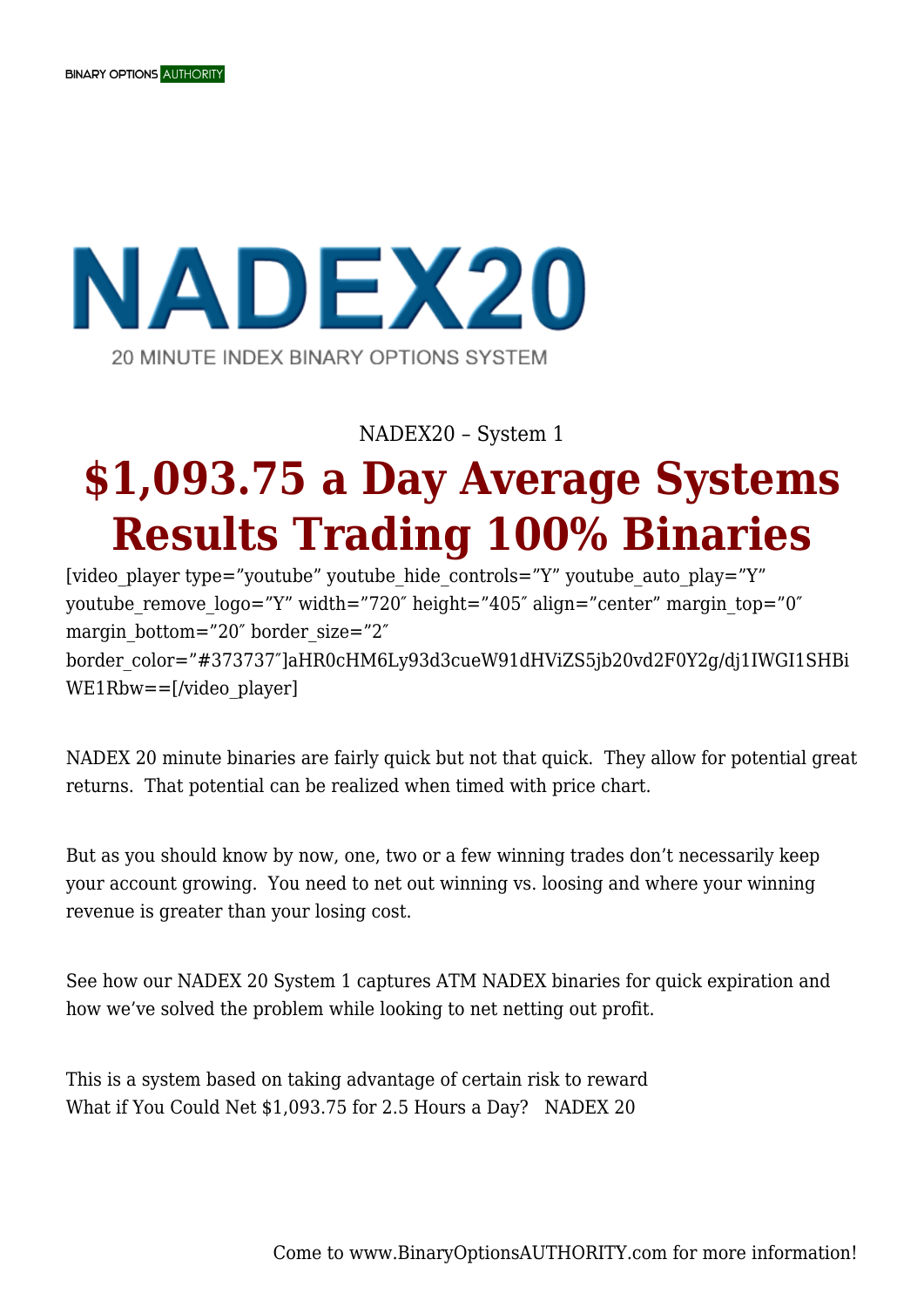We've developed a nice solid system for the NADEX 20 min binaries and we've focused in on the Russell 2000 futures.

It trades only 2.5 hours a day. That's nice!Now our systems results have been producing a \$1,093.75 a day average trading 9:30 open to noon.

And with NADEX binaries we can go "At The Money" or close to it to average out a 100% binary option. This allows us to better manage our costs and requires a lower winning percentage in order to net out profits.

ALSO of note: NADEX binary options are quite different vs. your "traditional" spotoptions type binary broker. You can trade in and out before expiration. Our at the money strike price binary option has roughly a 1 to 1 risk to reward ratio. This means you get a "100% Payout" Binary option! That's much better than the standard 70% more binary brokers offer on average.

Here are the simple systems results. Could you have made these results or something very close to it if you traded this system? Yes. Plus you don't have to watch the markets all day: we're only in the markets from 9:30 to 12 noon, 2.5 hours.

Also know that NADEX 20 minute binary options are cycling binary options means every 20 minutes they come and go. The system entry triggers may get you in with 20 minutes down to a few minutes left so you'll need a system that can trigger a high probability move away from your entry point for ATM binaries and keep moving away from your entry point in your favored direction.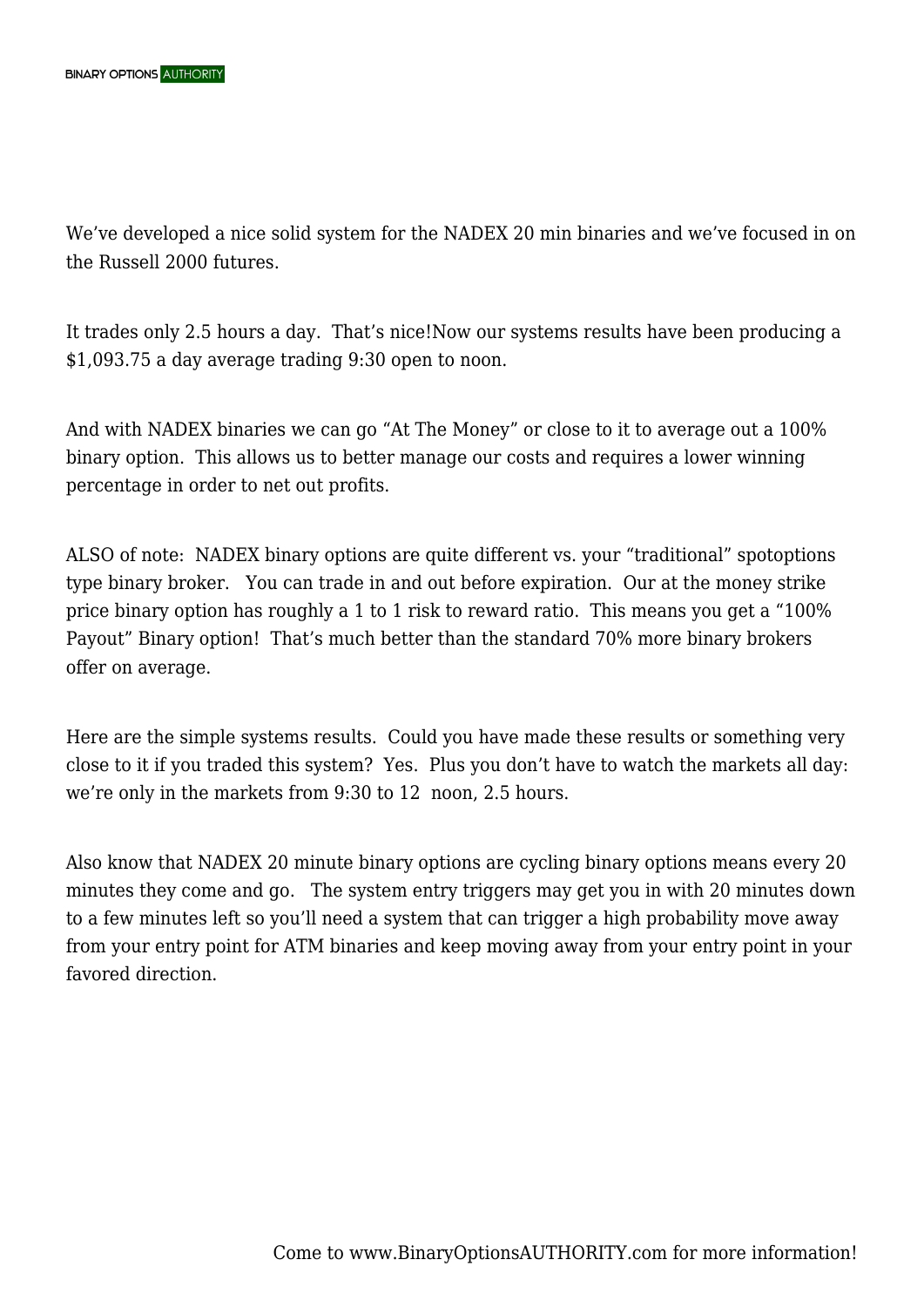

Here are some sample results.

The totals to the right are where we are counting losses as complete losses although you can get out earlier with less loss. In this system we are aiming to capture the 100% payout profit by expiring in the money.

Theses results are from the Russell2000 futures:

Russell 2000 Over at NADEX (they give you good charts)

Trading 9:30 to 12 Noon for 2.5 Hours Only

| $15-Apr$ | WWWI W      | \$1,500.00 |
|----------|-------------|------------|
| 16       | <b>WWLW</b> | \$1,000.00 |
|          | LWLW        | \$0.00     |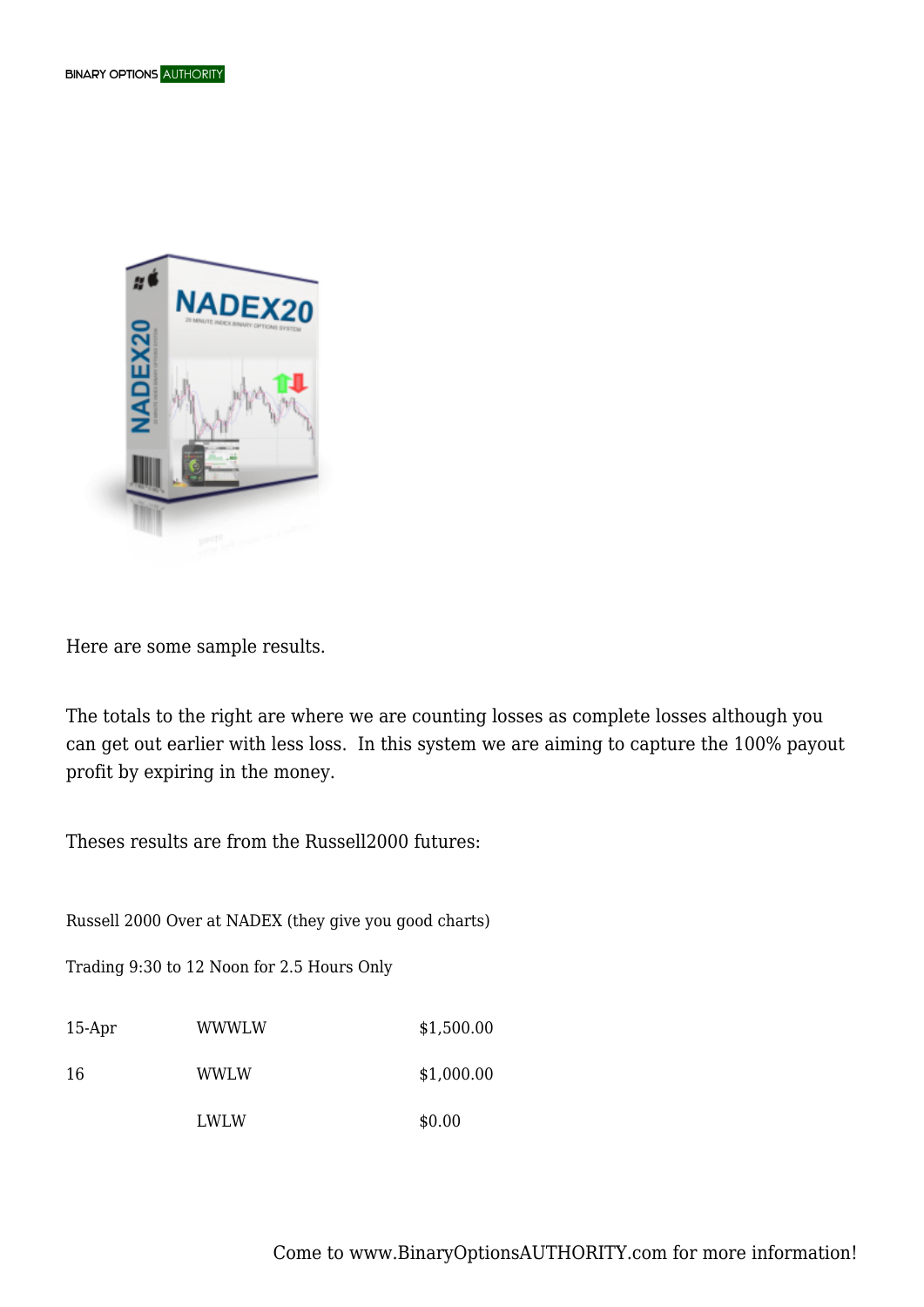

|         | <b>LWWW</b>                      | \$1,500.00  |               |
|---------|----------------------------------|-------------|---------------|
|         | <b>WLWW</b>                      | \$1,000.00  |               |
|         | <b>WWWL</b>                      | \$1,000.00  |               |
|         | <b>WWW</b>                       | \$1,500.00  |               |
| may 1st | <b>WWWWLW</b>                    | \$2,000.00  |               |
|         | <b>WWW</b>                       | \$1,500.00  |               |
|         | $\ensuremath{\text{WW}}$         | \$1,000.00  |               |
|         | WLWWW                            | \$1,500.00  |               |
|         | LWWWW                            | \$1,500.00  |               |
|         | $\mathbf{WL}$                    | \$0.00      |               |
|         | <b>WWL</b>                       | \$500.00    |               |
|         | $\mathsf{W}\mathsf{L}\mathsf{W}$ | \$500.00    |               |
| 14-May  | <b>WWW</b>                       | \$1,500.00  |               |
|         |                                  | \$17,500.00 |               |
|         |                                  | \$1,093.75  | A Day Average |

I would say these results, if you traded during those dates along with the simplified system entries, could have been very replicatable. This means that this system is very tradeable.

And just for a reminder in case you did not know about NADEX:

1. You can enter and exit NADEX binaries. So you can take profit early if you want or cut a